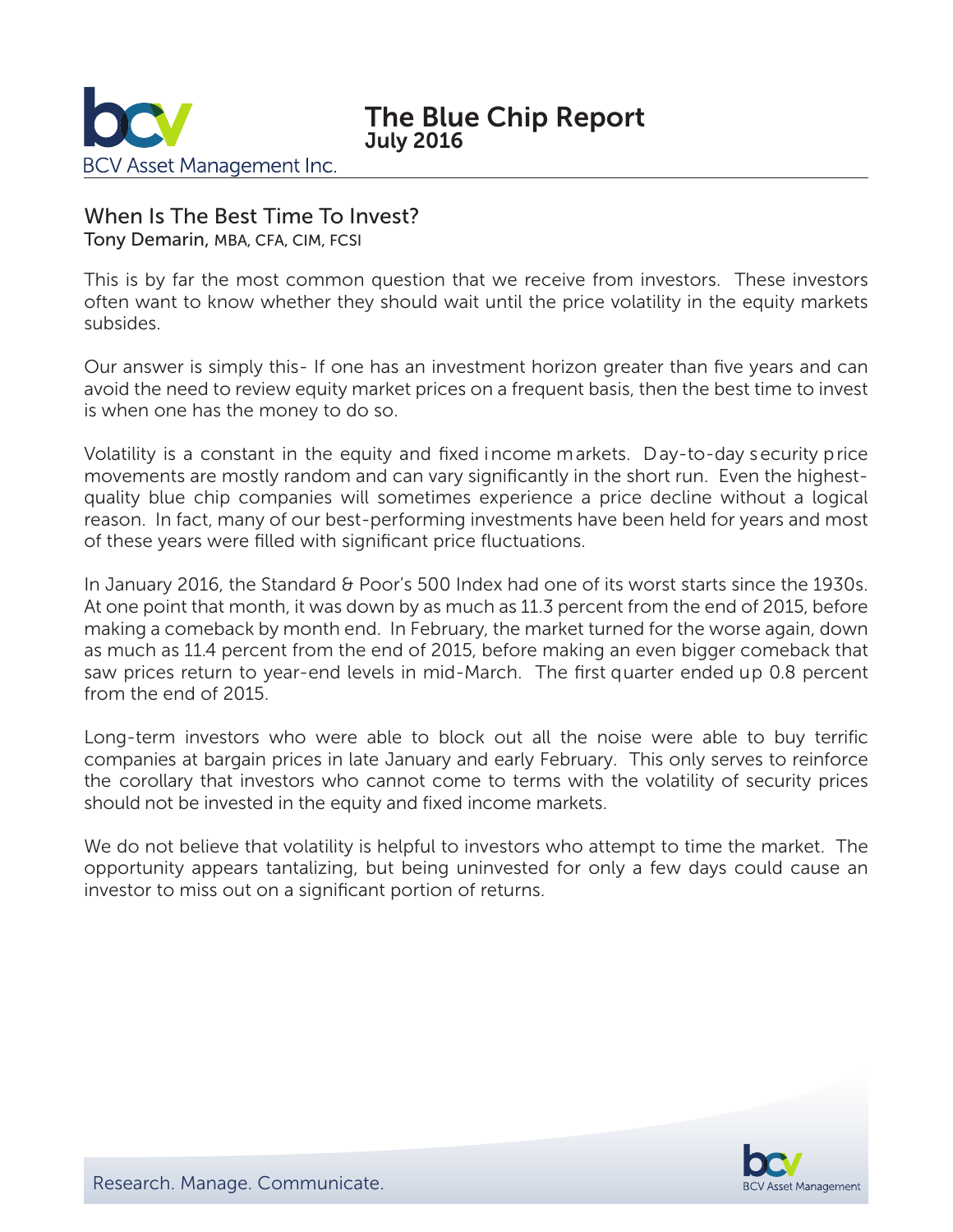Standard & Poor's 500 Total Return Index Twenty Years Ending December 31<sup>st</sup> 2015

| <b>Investment Period</b>  | <b>Total Return</b> |
|---------------------------|---------------------|
| <b>Fully Invested</b>     | $+8.19%$            |
| Missed 10 Best Days       | $+4.50%$            |
| Missed 20 Best Days       | $+2.06%$            |
| Missed 30 Best Days       | $-0.04%$            |
| Missed 40 Best Days       | $-1.97%$            |
| Source: Standard & Poor's |                     |

Long term investors with little current need for income from their investment portfolios can take advantage of market volatility by investing in high quality companies at reduced prices. If one is a net investor, with more income than expenses, then one should invest with that excess cash. There may be times that an investor overpays, but there is also times that an investor receives a bargain price. Over the long run, a portfolio should grow if one invests in high quality companies that increase their dividends at regular and frequent intervals.

We continue to uncover high quality investment ideas and are adding these to existing holdings in both Canada and the United States. We believe that a diversified portfolio of Canadian and American companies will outperform fixed income investments over the next five years. We find ourselves in the midst of an unusual fixed income environment, where bonds are trading at negative yields in many countries and, in countries where they are not, they still provide negative returns after inflation is factored in.

## Brexit- Does It Matter?

### Todd Johnson, B.Comm (Honours), CFA, CIM

On June 23<sup>rd</sup>, the United Kingdom ('UK') held a referendum on whether to remain a member of or exit the European Union ('EU'). This was the first time that a country considered leaving the EU since Greece was almost pushed out for much different reasons. Financial markets were very focused on the UK vote, given the uncertain consequences of a Brexit, the colloquial name for the decision to leave the EU. The United Kingdom is the second or third largest economy in the EU, smaller than Germany and of a similar size to France, and the fifth or sixth largest economy in the world. The potential departure of the UK after forty-three years of membership in the EU could threaten the union's long-term stability, given the populist anti-EU movements in other members of the union.

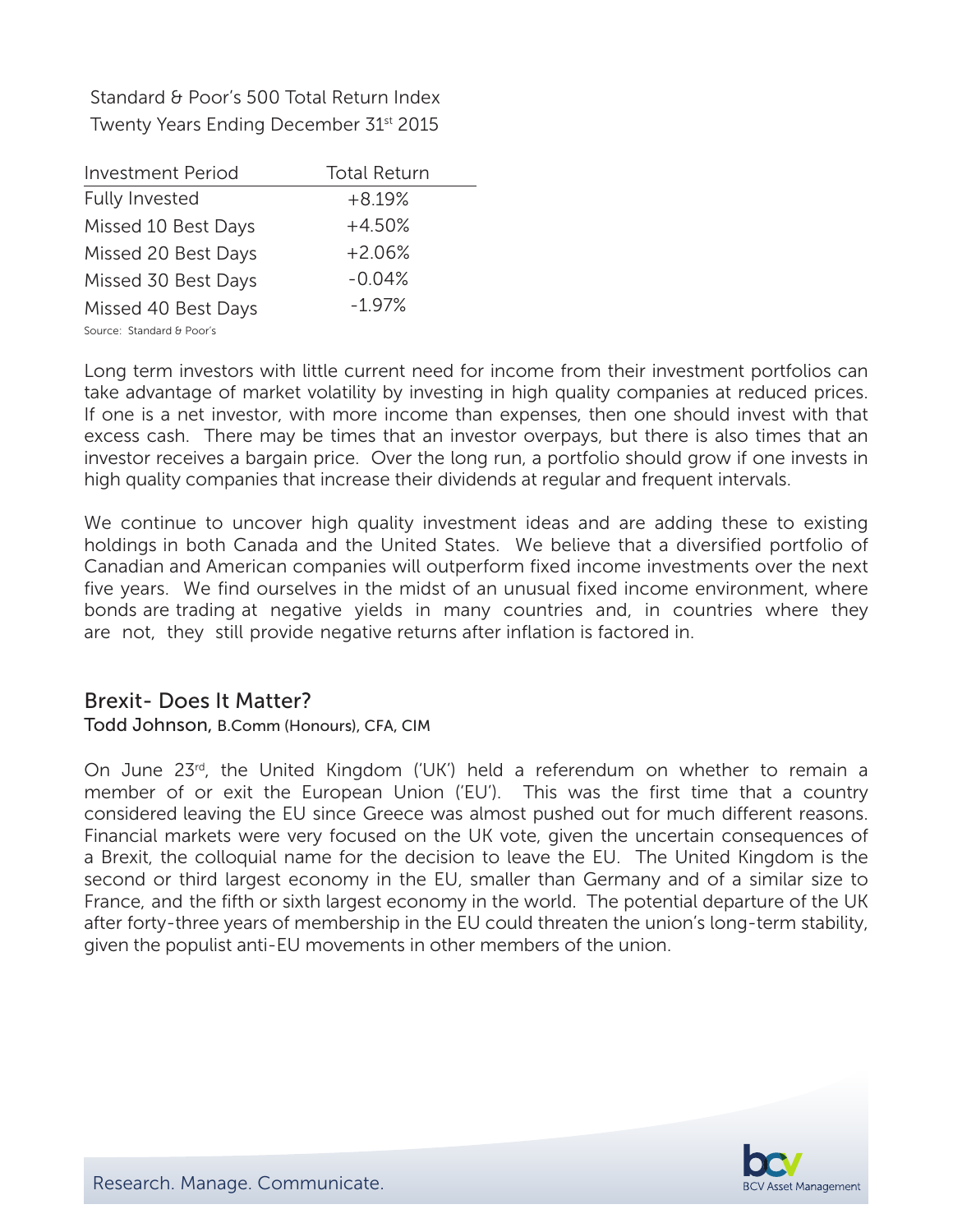Leading up to the vote, the 'remain' camp was slightly ahead in many of the opinion polls and financial markets were largely expecting the outcome to be to remain. When the expected outcome did not happen, there was a large immediate reaction as traders reversed their positions. Currency markets reacted first, falling from 1.50 GBP/USD just as the polls were closing to 1.34 GBP/USD, just over a 10 percent decline, as the final result became clear six hours later. This sharp drop in the currency reflected fears of a weakened UK economy over the next few years. The equity markets also reacted swiftly, with the FTSE 100 Index falling by 5.7 percent in the first two days following the vote, and other European countries following this trend as well. Markets dislike uncertainty and this referendum to leave the EU has left investors with many questions about the future of the second-largest trading bloc in the world.

The biggest near-term issue that Brexit has created is the future of trade between the UK and the EU. Approximately half of the UK's imports and exports are to members of the EU and any tariffs that might be levied on these goods and services would materially lower corporate profits and economic growth in the UK. The uncertainty about the future is expected to weaken corporate investments and consumer spending. The UK Treasury estimates that UK Gross Domestic Product will be 3.6 percent lower in two years relative to what it would have been had the UK remained in the EU. The UK does have currency flexibility, the pound has fallen, and it is likely that the Bank of England will lower interest rates in response to this economic slowdown.

Along with trade, a variety of other regulations need to be negotiated. Immigration was a key referendum issue as the EU provides for the free movement of labour within the union. There will have to be some agreement struck to deal with Britons working in the EU and non-Britons working in the UK. Immigration is a hot-button issue in other members of the union as well and the leaders of the EU are not likely to negotiate amicably as that could provide incentives for other members to follow the UK lead out of the EU. Other countries like Norway and Switzerland have close ties to the EU, but are not full members. The UK and EU will likely pattern trade agreements based on the ones with those two countries have with the EU. However, it is up to the UK to begin the negotiations to leave the EU, but politicians seem reluctant to move quickly. Interestingly, voters within Scotland and Northern Ireland chose to stay within the EU, which raises questions about the general stability of the UK if they leave the EU.

Canada and the United States have less than 5 percent of their trade with the UK, making the direct consequences to the North American economies quite low. Capital markets desperately try to forecast and discount the future, however imprecisely. It is very difficult to forecast the long-term economic repercussions of economies. The UK referendum may trigger a slow unwinding of the EU or it may be something less significant, but the biggest consequences by far will be borne by the UK itself, when and if they implement this referendum.

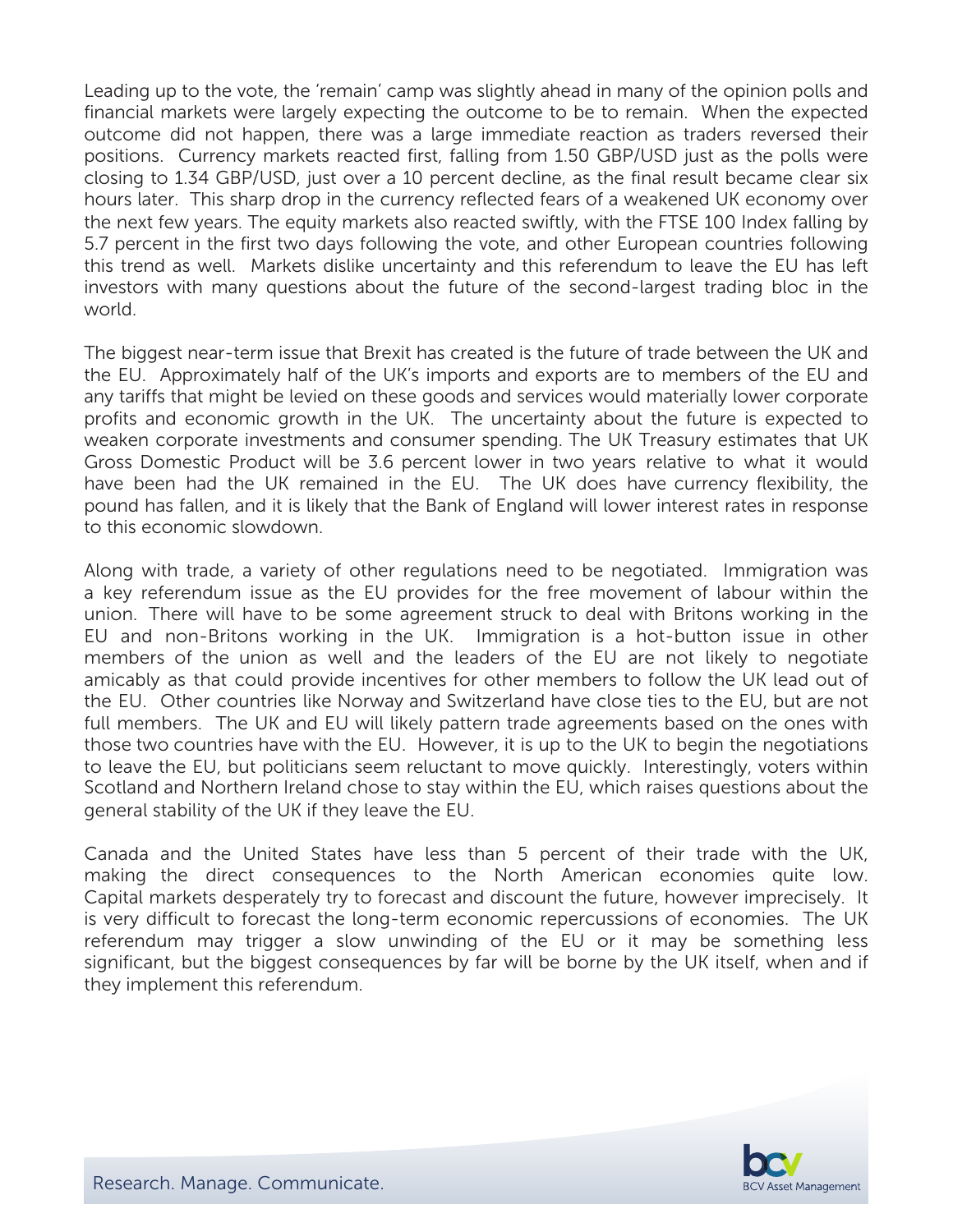## Managing Through Volatility Ben Kelly, MBA, CFA

To be a successful stock market investor, one needs to be able to manage the emotions that come with the inevitable fluctuations of the markets. Many of us remember the financial crisis of 2008 and 2009 and the challenge of witnessing a severe market downturn that was followed by a complete recovery by mid-2012. The market has recently experienced some pronounced volatility as a result of the United Kingdom's decision to leave the European Union in the Brexit referendum vote. Following the vote, global financial markets were in turmoil. On the following day, the Standard & Poor's 500 Index tumbled by 3.6 percent, with financial companies amongst the worst-hit stocks. This was the biggest setback in some ten months, with almost every company in the United States markets down on the day. In all, close to 2 trillion dollars of market capitalization was lost on the first trading day after the referendum.

As portfolio managers, we are confronted with stock market volatility on a daily basis. To start, it is very important to keep volatility in perspective. We are very aware that short-term movements in the market do not negate the fact that over the long term, good companies that consistently increase earnings and dividends have a strong likelihood of stock price appreciation. In fact, it is during times of market volatility that having a professional portfolio manager in place is most important.

It is also important to recognize that the willingness to endure volatility has tended to reward the disciplined, long-term investor. Often, the greatest reward immediately follows the most significant periods of market turmoil. Market rallies can happen quickly. In the rebounds from the last 15 bear markets (declines of 20 percent or more), the Standard & Poor's 500 Index on average recouped nearly one-third of the bear market losses in less than two months. If you choose to sell equity holdings following a decline, you risk missing out on the potential for a powerful initial surge. Moreover, if you pull out of the market and happen to miss some of the best days, you may miss out on the recovery altogether.

To better understand how stocks have performed over longer time horizons, we can examine historical returns in the markets. While past performance cannot guarantee future results, the 10 year rate of return on the Standard & Poor's 500 Index helps to provide perspective. Between the end of 1925 and 2015 and starting on December  $31<sup>st</sup>$  of each year, there has been a total of 81 ten year periods- in 76 of those periods, the S&P 500 produced a gain and in the other 5 periods, a loss. In this context, only 6 percent of these periods produced a loss over a ten year horizon.

At BCV, we do not invest our client's assets for today, this month, or even this year- but for years in the future. We see market setbacks as short-term events. Great companies that are consistently growing their earnings and dividends will increase in value over time, rewarding patient investors. Successful investing is about the future, not the past. In fact, we view times of volatility as potential opportunities. To quote Warren Buffett- we look for opportunities when others are fearful- because doing so positions our clients for the next market move upward.